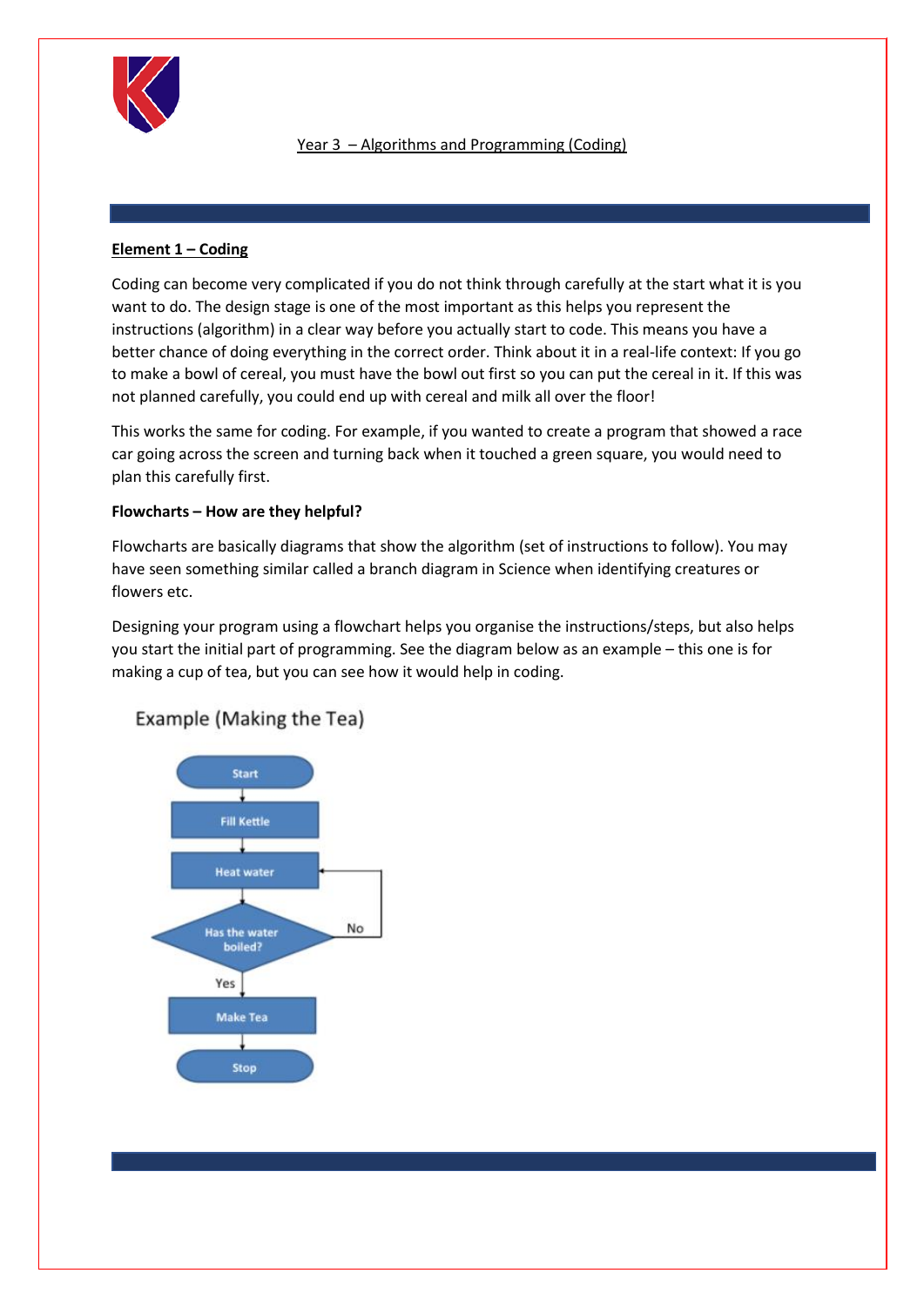

## What KEY VOCABULARY do we use in coding?

In Year 3, you will use these key vocabulary terms below:

### **Action**

Types of commands, which are run on an object. They could be used to move an object or change a property.

### **Alert**

This is a type of output which shows a pop-up of text on the screen

### Code block

A group of commands that are joined together and are run when a specific condition is met or when an event occurs.

Debug/Debugging Looking for any problems in the code, fixing and testing them

### Input

Information going into the computer. Can include moving or clicking the mouse, using the keyboard, swiping and tilting the device

# **Object**

An element in a computer program that can be changed using actions or properties.

Sequence When a computer program runs commands in order.

**Algorithm** A precise step by step set

of instructions used to solve a problem or achieve an objective.

**Code Design** A process of designing what your program will look like and what it will do.

Design Mode Used to create the look of a 2Code computer program when it is run.

**Flowchart** A diagram which represents an algorithm.

## **Nesting**

When you write a command inside something else e.g. a block of commands could be nested inside a timer.

#### **Properties** In 2Code, all objects have properties that can be changed in design or by writing code e.g. image, colour and scale properties.

Computer simulation A program that models a real-life situation.

**Bug** A problem in a computer program that stops it working the way it was designed.

#### Control

These commands determine whether parts of the program will run, how often and sometimes, when.

Command

A single instruction in a computer program.

Event Something that causes a block of code to be run.

Output Information that comes out of the computer e.g. sound.

## Repeat

This command can be used to make a block of commands run a set number of times or forever.

### **Timer**

Use this command to run a block of commands after a timed delay or at regular intervals.

### When clicked/ swiped

An event command. It makes code run when you click or swipe on something (or press/swipe your finger on a touchscreen).

### Element 1 - Closed Test

- 1) Why is the design stage an important one when you are coding?
- 2) How does a flowchart help during the design stage?
- 3) What does 'nesting' mean in coding?
- 4) What does 'debugging' mean in coding?
- 5) What is a 'code block' in coding?